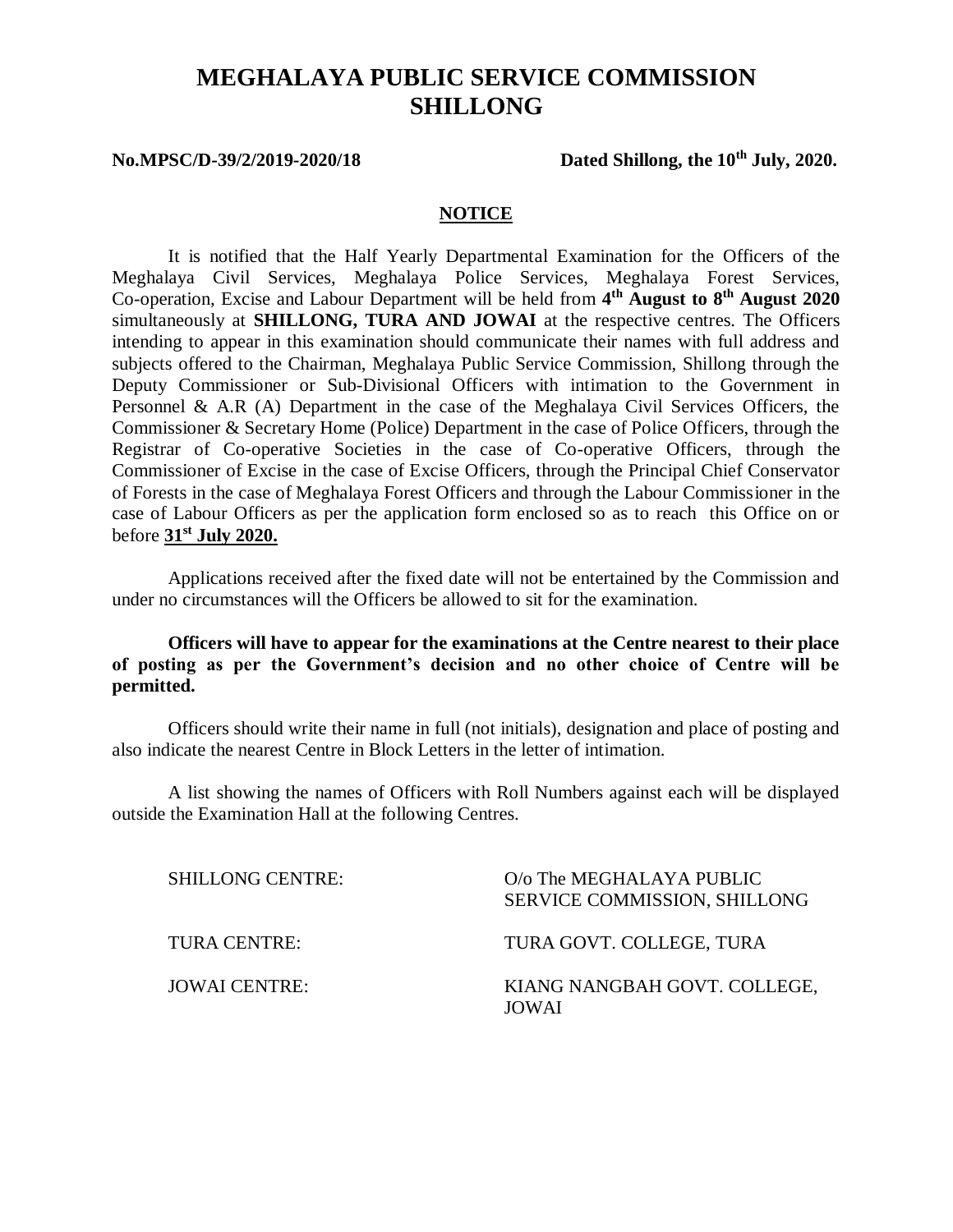The Chairman Meghalaya Public Service Commission, Shillong.

(Through the Chief Secretary to the Government of Meghalaya)

OR

The Head of Department as the case may be

Dated\_\_\_\_\_\_\_\_\_\_\_\_\_\_\_\_\_\_\_

Sir/Madam,

With reference to the Rule-1 of the Rules for the conduct of Half Yearly Departmental Examination, I have the honour to report my intention to appear for the ensuing Departmental Examination to be held from\_\_\_\_\_\_\_\_\_\_\_\_\_\_\_\_\_\_\_\_\_in the following subjects.

\_\_\_\_\_\_\_\_\_\_\_\_\_\_\_\_\_\_\_\_\_\_\_\_\_\_\_\_\_\_\_\_\_\_\_\_\_\_\_\_\_\_\_\_\_\_\_\_\_\_\_\_\_\_\_\_\_\_\_\_\_\_\_\_\_

|                  | <b>SUBJECTS:</b>          |
|------------------|---------------------------|
| 1.               |                           |
| $\overline{2}$ . |                           |
| 3.               |                           |
| 4.               |                           |
| 5.               |                           |
|                  |                           |
|                  | To be clearly written:    |
|                  | (in Block Letters)        |
|                  |                           |
|                  | Place of present Posting: |
|                  | Phone No.                 |
|                  |                           |

Yours Faithfully,

To,